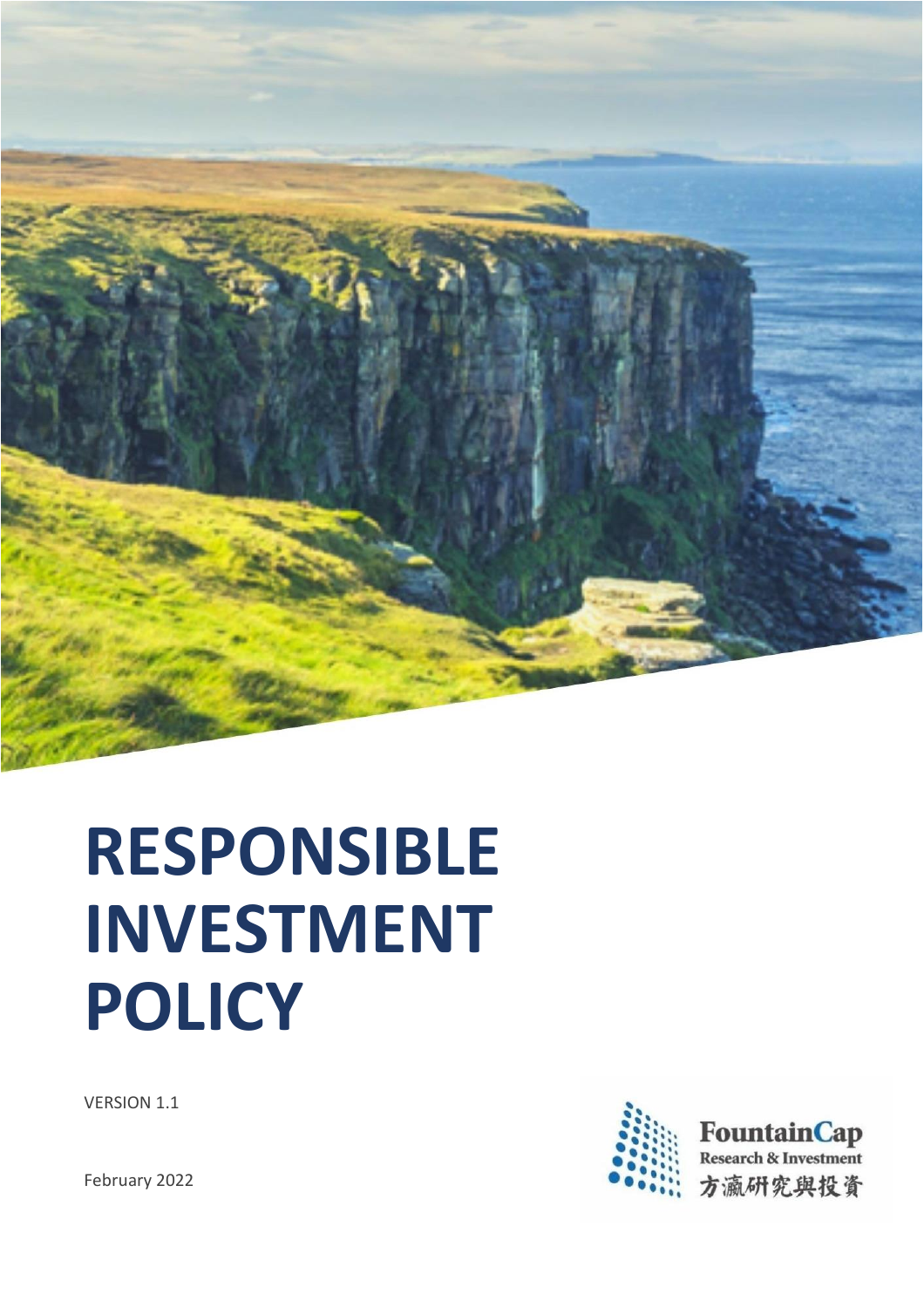

#### **1. FountainCap Responsible Investment Philosophy**

As a fundamental investor with a long-term investment horizon, Responsible Investment is a core tenet of FountainCap'sinvestment philosophy. Through our in-house research we seek to identify and invest in high quality companies that can generate sustainable long-term returns through superior understanding and management of internal and external risks and opportunities. We recognize that Environmental, Social, and Governance (ESG) issues can materially impact a company's business and thus affect our clients' overall investment results. Therefore, as part of our fiduciary duty to our clients, it is paramount that ESG issues are evaluated alongside other fundamental drivers when evaluating the attractiveness of an investment.

#### **2. ESG Governance**

FountainCap's Responsible Investment efforts are led by our Responsible Investment Committee (RIC). The committee consists of senior leaders in the company who provide oversight into our responsible investment efforts and reports to the company's board of directors and serve to sponsor on-going adoption and implementation of ESG considerations into the business. Key roles for the committee include:

- Working closely with the investment team to integrate ESG into analysis and decision-making
- Review efficacy of ESG integration and reporting
- Respond to specific client queries on ESG-related matters
- Maintain a thorough understanding of current ESG industry trends and themes
- Foster and nurture a strong ESG culture within the company

The responsible investment landscape is constantly evolving, and each region has a different level of progression. It is of critical importance that team members keep abreast of new industry developments relating to ESG. The RIC aims to provide regular updates on ESG best practices to team members and everyone is encouraged to attend ESG related seminars and conferences. Over time, as the company continues to institutionalize, we aim to design and offer personal development programs, including ESG modules.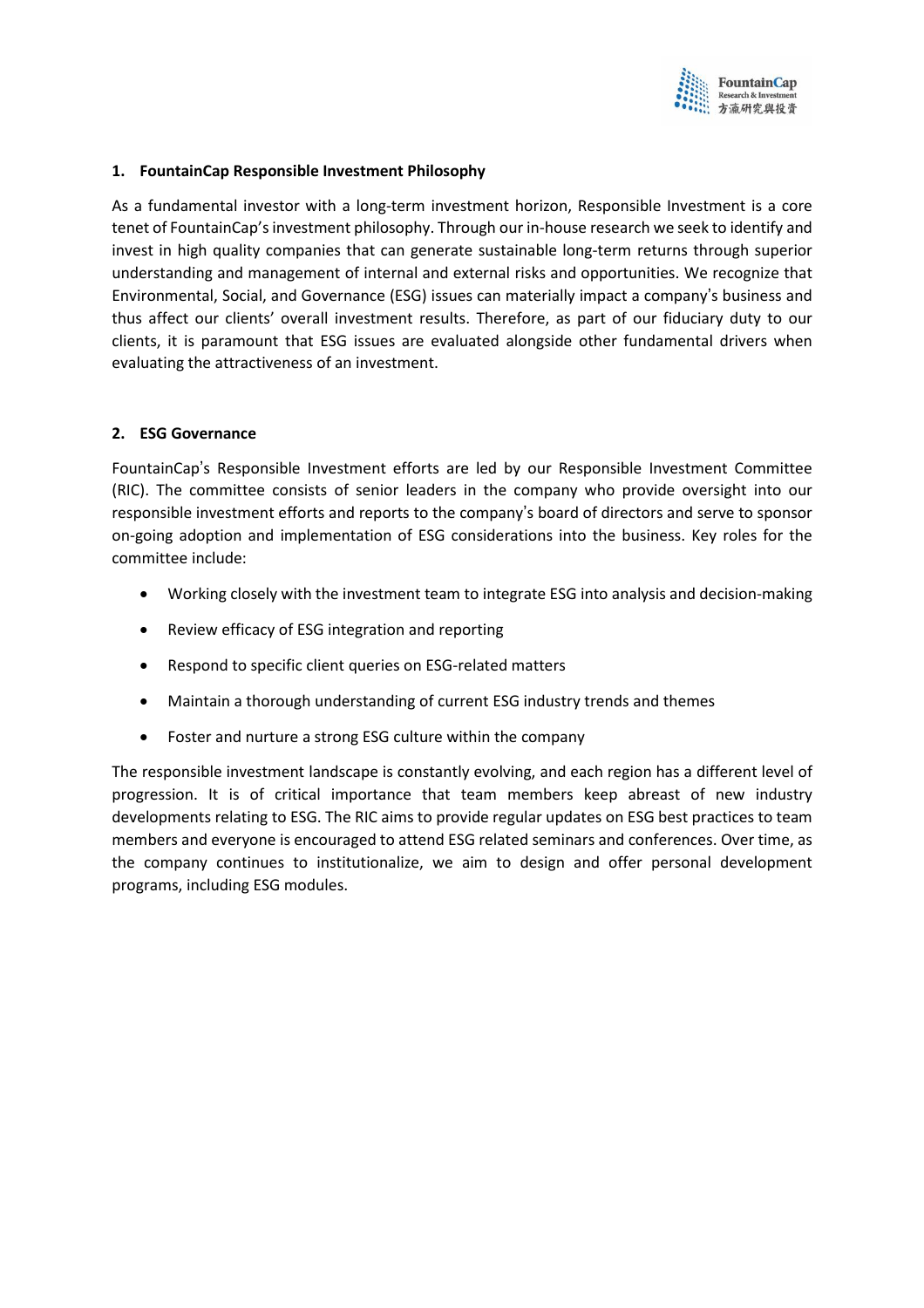

### **3. ESG Issues**

As a long-term fundamental investor, we are searching for high quality companies that can deliver sustainable earnings growth and superior risk-adjusted returns. Taking into consideration the nuances within different sectors and companies, our investment team will evaluate the materiality of the ESG issues affecting those companies we have selected for investment. Where we consider an issue to be material, we will monitor and assess if there is any improvement over time in addressing such issue by the company's management. Below are some common ESG issues that are of consideration (but not limited to) during our research and investment process:



With a global investor base, we understand each investor might have a specific set of ESG issues that they need to consider and upon any specific request, we can adopt to a specific set of ESG guidelines for their investment portfolio.

# **4. Climate Change**

FountainCap recognizes that climate change is increasingly becoming an influential risk factor to companies' long-term growth and profitability. Investors are needing to evaluate business risks arising from climate change ranging from direct physical impact (i.e. extreme flooding and typhoon) to transition risk (i.e. regulatory changes and changing consumption pattern). Despite the increased challenges faced by investors, climate change is also providing numerous investment opportunities in areas such as renewable energy and associated technology in reducing greenhouse gas emission.

To better prepare the firm for climate related changes, FountainCap had signed up for the Task Force for Climate-related Financial Disclosures(TCFD) in February 2022 and continue to enhance integration of climate risks related analysis into our investment process. Each analyst, supported by the in-house ESG specialist, is responsible to evaluate and provide on-going monitoring of investee companies and their actions in addressing climate-related impact to their business operations.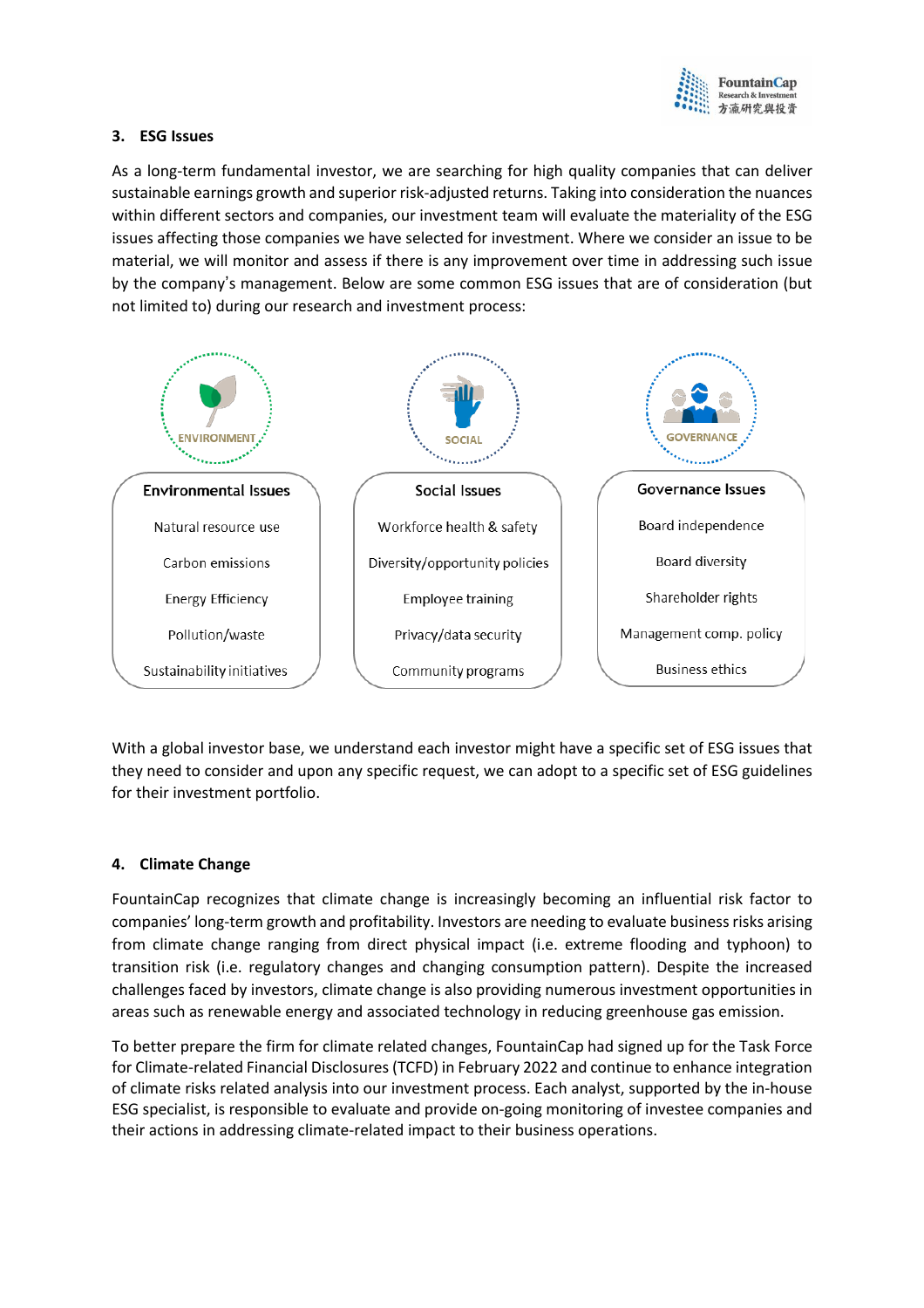

### **5. ESG Integration Process**

FountainCap's ESG considerations are integrated through three stages within our research and investment process as illustrated below. In general, ESG considerations are included in our evaluation of ideas, investment decisions, and on-going assessment.

ESG analysis is predominantly carried out by the investment analysts and portfolio managers are active in analyzing the potential effects of ESG issues when making investment decisions. An ESG Scorecard is compiled as our analysts conduct their fundamental research on the company, taking into consideration the relevant ESG issues. Issues for further analysis may also arise from data provided by external ESG rating providers, as part of the analysts' meetings with companies and from their deep knowledge of industry dynamics and trends. Analysts will rate each of the companies within the portfolio based on a mix of qualitative and quantitative factors leveraging their own knowledge and understanding of the company's current actions on a particular ESG issue together with external ESG data. While our investment professionals have discretion in taking a view on any given ESG risk or opportunity, any investment in a company with a below average ESG rating versus its peers requires a detailed rationale for the purchase, which will be regularly reviewed.

On a quarterly basis, a set of ESG reports will be generated summarizing the ESG ratings of our portfolio companies. The reports highlight the companies with any substantial controversies and/or events during the quarter and draw the attention of our analysts to such issues. The Responsible Investment Committee will convene on a quarterly basis to review these reports and schedule meetings with the portfolio managers and analysts to discuss the portfolio from an ESG perspective. External ESG reports will also be monitored, and the analysts are encouraged to research and investigate into any material issues documented in the external ESG reports.

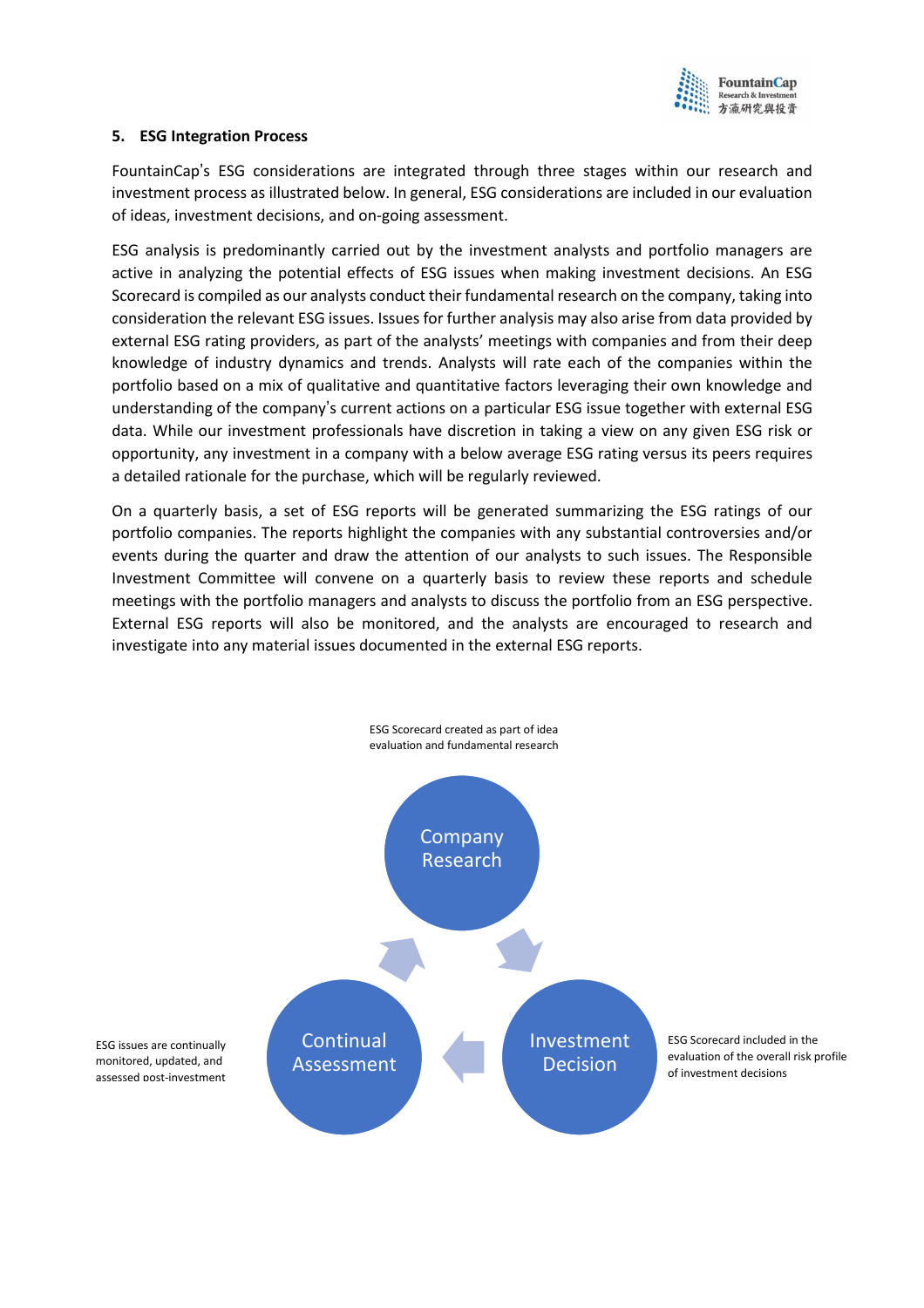

### **6. ESG Exclusion**

As a general rule, we find working based on engagement, rather than exclusion, to be better aligned with both superior long-term investment results and improving ESG performance. Nevertheless, we will consider the exclusion of companies from our investment universe based on specific ESG criteria. Such criteria will be guided by international conventions and applicable laws and directives. For investor-specific mandates we are often asked to screen out certain industries or securities from the investment universe. Examples of investor-specific exclusions may include controversial weapons producers, tobacco companies, and industries that are deemed to have an adverse effect on the society and/or the environment. We consider these client-specific requests on a case-by-case-basis and generally agree and accept them.

# **7. Stewardship**

Active ownership is one of our fiduciary duties as an asset manager. Interacting with companies is a core part of FountainCap's research and investment process and ESG topics form part of the standard dialogue with company executives, such as 1-on-1 or group meetings, email correspondence or site visit. The research and investment team may also engage with companies specifically on ESG-related issues if any were identified during their research. Part of our ongoing interaction with company management teams, suppliers, customers, and other stakeholders is to ensure that the companies are managing ESG issues in line with best practices.

If an ESG issue has been identified and the management team does not have a clear plan to address the issue, we will explore other means to actively engage the company including but not limited to:

- Requesting ESG data disclosure
- meeting with the board of directors/ executives expressing our concerns with a specific agenda for improvement
- organizing or participating in collective dialogues with other shareholders to amplify our concerns
- engaging with third party research providers to gain better access to the company

As a supporter of TCFD, we may also require investee companies identifying material climate-related risks and opportunities and their progress of incorporating these risks into their business plan, as well as disclosing this risk to us in line with TCFD.

We also participate in collaborative engagement with other investors or international organizations. By grouping institutional investors together, the influence of the collective action to the investee companies would be much higher and resulting in a more positive outcome. We have joined or comply with international ESG initiatives, including but not limited to:

- Principles for Responsible Investment (PRI)
- Asia Investor Group on Climate Change (AIGCC)

Post any engagement we will continue to monitor management's response in addressing the ESG issue(s) raised. If management does not have a clear plan to address the issue(s) and company's improvement cannot be identified, we will escalate and re-engage with the investee company to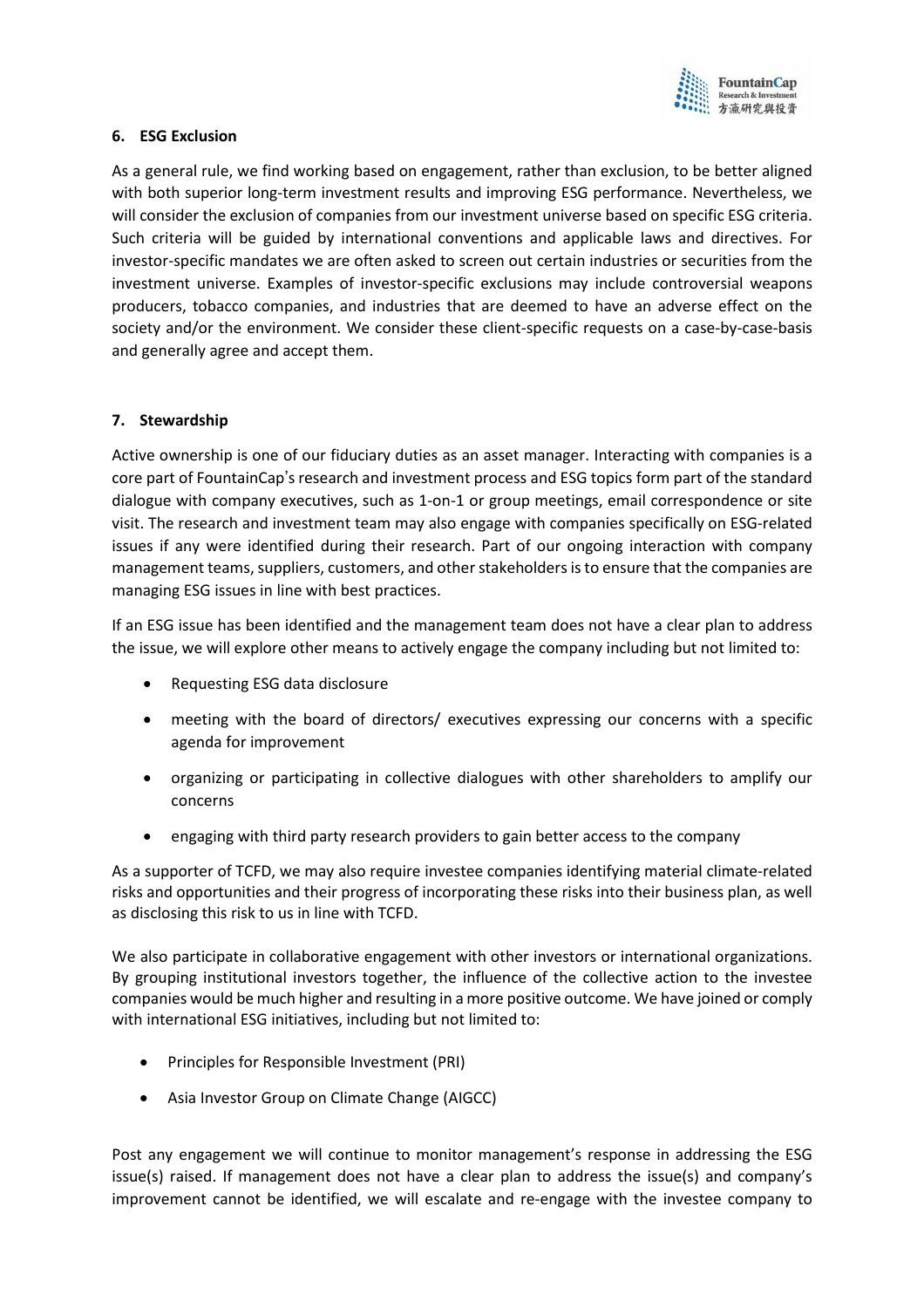

discuss any unresolved issue. If a solution cannot be found after several rounds of meeting with investee company, we will reevaluate our investment thesis in the company and might consider reducing or selling out our positions in the company completely. All engagement activities conducted by the investment team are recorded, particularly when ESG issues are involved.

As a shareholder of our portfolio companies, it is our fiduciary duty to vote in a prudent manner in ways that best serve the interests of our clients. We believe voting rights are an asset and when exercised in a considered manner, they are a valuable tool to promote good corporate governance when used in conjunction with engagement. We obtain the information needed for an informed vote from a variety of sources including internal and external research, meetings with company's various stakeholders, materials provided by the company, or third-party proxy voting advisers. We seek to vote for all our security holdings where possible. A detailed proxy voting policy can be provided upon request.

We encourage our portfolio companies to consult with investors in advance on any material resolutions that they plan to put forth at general meetings. Where our views are different from those of the company, we will seek to engage privately with the company to try and resolve the differences. If this is not successful, we seek to ensure management understands the reason for our opposition.

### **7. Conflicts of Interest**

FountainCap has a comprehensive compliance manual that is designed to identify and manage any potential conflicts of interest between the company and its clients. The manual is available upon request.

#### **Contact Details**

**Responsible Investment Committee [ResponsibleInvestment@fountaincapri.com](mailto:ResponsibleInvestment@fountaincapri.com)**